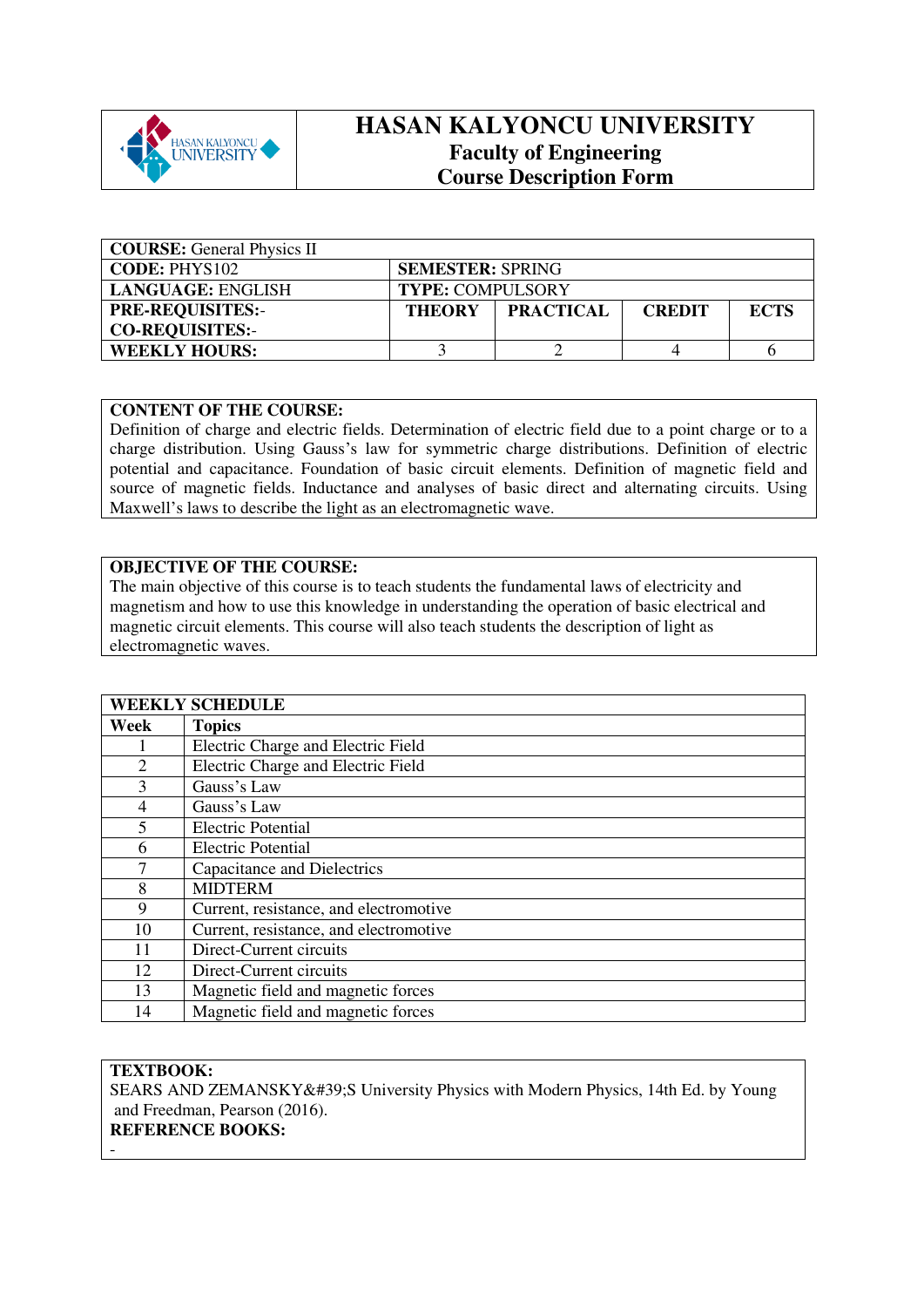| <b>EVALUATION SYSTEM:</b>    |                 |                |
|------------------------------|-----------------|----------------|
| <b>IN-TERM STUDIES</b>       | <b>QUANTITY</b> | PERCENTAGE (%) |
| Midterm Exam                 |                 | 40             |
| Homework                     |                 | $\theta$       |
| Labworks                     |                 | 15             |
| Quiz                         | 0               |                |
| Final Exam                   |                 | 45             |
| <b>TOTAL</b>                 |                 |                |
| <b>CONTRIBUTION OF</b>       |                 |                |
| <b>INTERM STUDIES TO</b>     | 5               | 55             |
| <b>OVERALL GRADE</b>         |                 |                |
| <b>CONTRIBUTION OF FINAL</b> |                 |                |
| <b>EXAMINATION TO</b>        |                 | 45             |
| <b>OVERALL GRADE</b>         |                 |                |
| <b>TOTAL</b>                 |                 | 100            |

| <b>COURSE CATEGORY:</b>        | PERCENTAGE (%) |
|--------------------------------|----------------|
| Mathematics and Basic Sciences | %50            |
| Engineering                    | %40            |
| <b>Engineering Design</b>      | %10            |
| Social Sciences                | %0             |

| <b>TABLE OF ECTS / WORKLOAD:</b>                           |                 |                           |                          |
|------------------------------------------------------------|-----------------|---------------------------|--------------------------|
| <b>Activities</b>                                          | <b>QUANTITY</b> | <b>Duration</b><br>(Hour) | <b>Total</b><br>Workload |
| <b>Course Duration</b>                                     | 13              |                           | 39                       |
| Hours for off-the-classroom study (Pre-study,<br>practice) | 14              | 9                         | 126                      |
| Mid-term                                                   |                 | $\mathfrak{D}$            | $\mathfrak{D}$           |
| Final examination                                          |                 | ↑                         | ↑                        |
| Labworks                                                   |                 | ⌒                         | 8                        |
| Quiz                                                       |                 |                           |                          |
| <b>Total Work Load</b>                                     |                 |                           | 177                      |
| <b>Total Work Load / 30</b>                                |                 |                           | 5,9                      |
| <b>ECTS Credit of the Course</b>                           |                 |                           | 6                        |

| <b>INSTRUCTOR(S):</b>  | Asst. Prof. Dr. Ercüment Karapınar |
|------------------------|------------------------------------|
| FORM PREPARATION DATE: | 25.11.2019                         |

|     | PO <sub>1</sub> | PO <sub>2</sub> | PO <sub>3</sub> | PO <sub>4</sub> | PO <sub>5</sub> | PO <sub>6</sub> | <b>PO7</b> | PO <sub>8</sub> | PO <sub>9</sub> | <b>PO10</b> | <b>PO11</b> |
|-----|-----------------|-----------------|-----------------|-----------------|-----------------|-----------------|------------|-----------------|-----------------|-------------|-------------|
| LO1 |                 |                 |                 |                 |                 |                 |            |                 |                 |             |             |
| LO2 |                 |                 |                 |                 |                 |                 |            |                 |                 |             |             |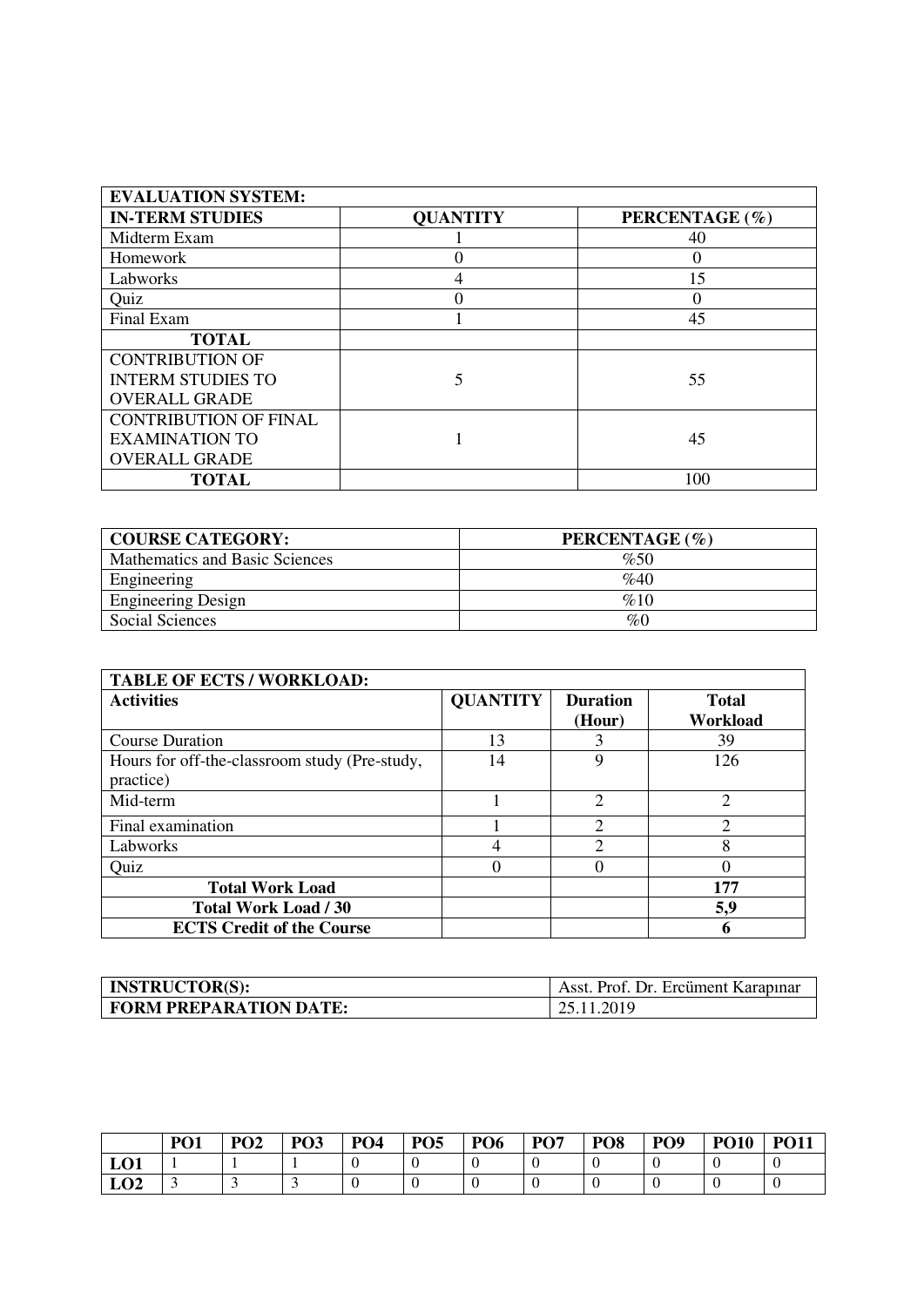| LO3                                            |                                              |  |  |  |  |  |  |  |  |
|------------------------------------------------|----------------------------------------------|--|--|--|--|--|--|--|--|
| LO4                                            |                                              |  |  |  |  |  |  |  |  |
| LO5                                            |                                              |  |  |  |  |  |  |  |  |
|                                                | PO: Program Outcomes   LO: Learning Outcomes |  |  |  |  |  |  |  |  |
| Values: 0: None   1: Low   2: Medium   3: High |                                              |  |  |  |  |  |  |  |  |

| <b>LEARNING OUTCOMES OF THE</b><br><b>COURSE:</b>                                                                                                                                                                                                                                                                                                                                                                                                                                                                              | PROGRAM OUTCOMES:                                                                                                                                                                                                                                                                                                                                                                                                                                                                                                                                                                                                                                                                                                                                                                                                                                                                                                                                                                                                                                                                                                                                                                                                                                                                                                                                                                                                                                                                                                                                                                                                                                                                                                                                                                                                                                                                                                                                                                                                                                                                                                          |
|--------------------------------------------------------------------------------------------------------------------------------------------------------------------------------------------------------------------------------------------------------------------------------------------------------------------------------------------------------------------------------------------------------------------------------------------------------------------------------------------------------------------------------|----------------------------------------------------------------------------------------------------------------------------------------------------------------------------------------------------------------------------------------------------------------------------------------------------------------------------------------------------------------------------------------------------------------------------------------------------------------------------------------------------------------------------------------------------------------------------------------------------------------------------------------------------------------------------------------------------------------------------------------------------------------------------------------------------------------------------------------------------------------------------------------------------------------------------------------------------------------------------------------------------------------------------------------------------------------------------------------------------------------------------------------------------------------------------------------------------------------------------------------------------------------------------------------------------------------------------------------------------------------------------------------------------------------------------------------------------------------------------------------------------------------------------------------------------------------------------------------------------------------------------------------------------------------------------------------------------------------------------------------------------------------------------------------------------------------------------------------------------------------------------------------------------------------------------------------------------------------------------------------------------------------------------------------------------------------------------------------------------------------------------|
| LO1: Applying knowledge of math and<br>science to various problems in electricity and<br>magnetism. LO2: Learning electric and<br>magnetic field concept and motion of charged<br>particles in electric and magnetic fields.<br>LO3:<br>Learning how to determine fields due to a static<br>charge distribution or to a charge flow. LO4:<br>Learning operation and design of basic electric<br>circuit elements and their everyday<br>applications. LO5: Understanding propagation<br>of light in the vacuum and in a medium. | PO1: Adequate knowledge in mathematics,<br>science and engineering subjects pertaining to<br>the relevant discipline; ability to use theoretical<br>applied knowledge in these areas in<br>and<br>complex engineering problems.<br><b>PO2:</b> Ability to identify, formulate, and solve<br>complex engineering problems; ability to select<br>apply proper analysis and modeling<br>and<br>methods for this purpose.<br>PO3: Ability to design a complex system,<br>process, device or product under realistic<br>constraints and conditions, in such a way as to<br>meet the desired result; ability to apply modern<br>design methods for this purpose.<br>PO4: Ability to devise, select, and use modern<br>techniques and tools needed for analyzing and<br>solving complex problems encountered in<br>engineering practice;<br>ability<br>to<br>employ<br>information technologies effectively.<br><b>PO5:</b><br>Ability<br>${\rm to}$<br>design<br>and<br>conduct<br>experiments, gather data, analyze and interpret<br>results for investigating complex engineering<br>problems<br>discipline<br>specific<br>research<br><b>or</b><br>questions.<br>PO6: Ability to work efficiently in intra-<br>disciplinary and multi-disciplinary teams; ability<br>to work individually.<br>PO7: Ability to communicate effectively in<br>Turkish, both orally and in writing; knowledge<br>of a minimum of one foreign language; ability to<br>write effective reports and comprehend written<br>reports, prepare design and production reports,<br>make effective presentations, and give and<br>receive clear and intelligible instructions.<br>PO8: Recognition of the need for lifelong<br>learning; ability to access information, to follow<br>developments in science and technology, and to<br>continue to educate him/herself.<br><b>PO9:</b> Consciousness to behave according to<br>ethical principles and professional and ethical<br>responsibility; knowledge on standards used in<br>engineering practice.<br>PO10: Knowledge about business life practices<br>such as project management, risk management, |